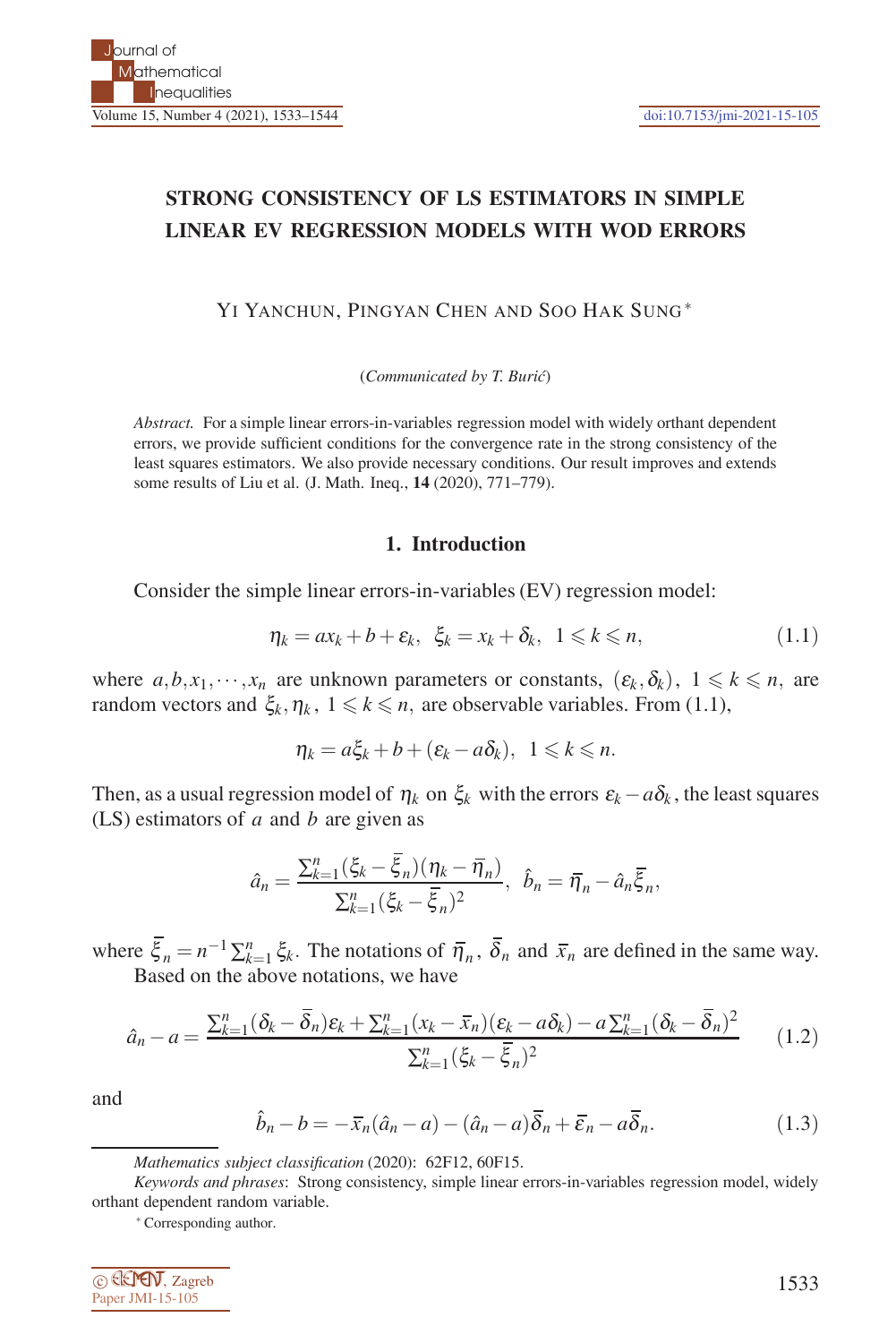The EV model was proposed by Deaton (1985) to correct the effects of the sampling errors and is somewhat more practical than the ordinary regression model. Fuller (1987) summarized many early works for the EV models. Due to the simple form and wide applicability, the studies for the EV model have attracted much attention for the past three decades. For more details, we refer to Chen et al. (2020), Hu et at. (2017), Lita da Silva (2018, 2020), Liu and Chen (2005), Liu et al. (2020), Miao et al. (2011), Wang et al. (2015), Wang et al. (2018), Wu et al. (2018), Zhang et al. (2019) and so on. In particular, Liu et al. (2020) obtained a necessary and sufficient condition for the convergence rate of the strong consistency for each of the unknown parameters as follows.

THEOREM A. (Liu et al., 2020) *Under the model* (1.1), *assume that*  $\{(\varepsilon, \delta), (\varepsilon_n, \delta_n),$  $n \geq 1$  *is a sequence of independent and identically distributed random vectors with*  $E\varepsilon = E\delta = 0, \ 0 < E|\varepsilon|^{\beta}, E|\delta|^{\beta} < \infty \ for \ 1/p = 1/2 + 1/\beta, \ where \ 1 \leqslant p < 2, \ and \$  $E\delta \varepsilon \neq aE\delta^2$ *. Then* 

 $n^{1-1/p}(\hat{a}_n - a) \to 0$  *a.s. if and only if*  $n^{2-1/p}/s_n \to 0$ ,

*where*  $s_n = \sum_{k=1}^n (x_k - \bar{x}_n)^2$ . *Further, if*  $\sup_{n\geq 1} \min\{n, s_n\} \overline{x}_n^2 / s_n^* < \infty$ , then  $n^{1-1/p}(\hat{b}_n - b) \to 0$  *a.s. if and only if*  $n^{2-1/p} \bar{x}_n / s_n^* \to 0$ ,

*where*  $s_n^* = \max\{n, s_n\}$ .

In this paper, we improve and extend Theorem A to widely orthant dependent (WOD) random variables.

A sequence of random variables  $\{X_n, n \geq 1\}$  is said to be widely upper orthant dependent (WUOD) if for each  $n \ge 1$ , there exists a positive number  $g_U(n)$  such that for all real numbers  $x_i, 1 \leq i \leq n$ ,

$$
P(X_1 > x_1, \cdots, X_n > x_n) \leq g_U(n) \prod_{i=1}^n P(X_i > x_i),
$$

it is said to be widely lower orthant dependent (WLOD) if for each  $n \geq 1$ , there exists a positive number  $g_L(n)$  such that for all real numbers  $x_i, 1 \leq i \leq n$ ,

$$
P(X_1 \leq x_1, \cdots, X_n \leq x_n) \leq g_L(n) \prod_{i=1}^n P(X_i \leq x_i),
$$

and it is said to be WOD if it is both WUOD and WLOD. The sequences  $\{g_U(n), n \geq 1\}$ and  $\{g_L(n), n \ge 1\}$  are called dominating coefficients (see Wang et al., 2013). If for all  $n \geq 1$ ,  $g_U(n) = g_L(n) = M$  for some positive constant *M*, then  $\{X_n, n \geq 1\}$  is said to be extended negatively dependent (END). In particular, if  $M = 1$ , then  $\{X_n, n \geq 1\}$  is said to be negatively orthant dependent (NOD) or negatively dependent. Since the class of WOD random variables contains independent random variables, END random variables and NOD random variables as special cases, it is interesting to study the limiting behavior of WOD random variables.

We now state the main results. Some lemmas and the proofs of the main results will be detailed in the next section.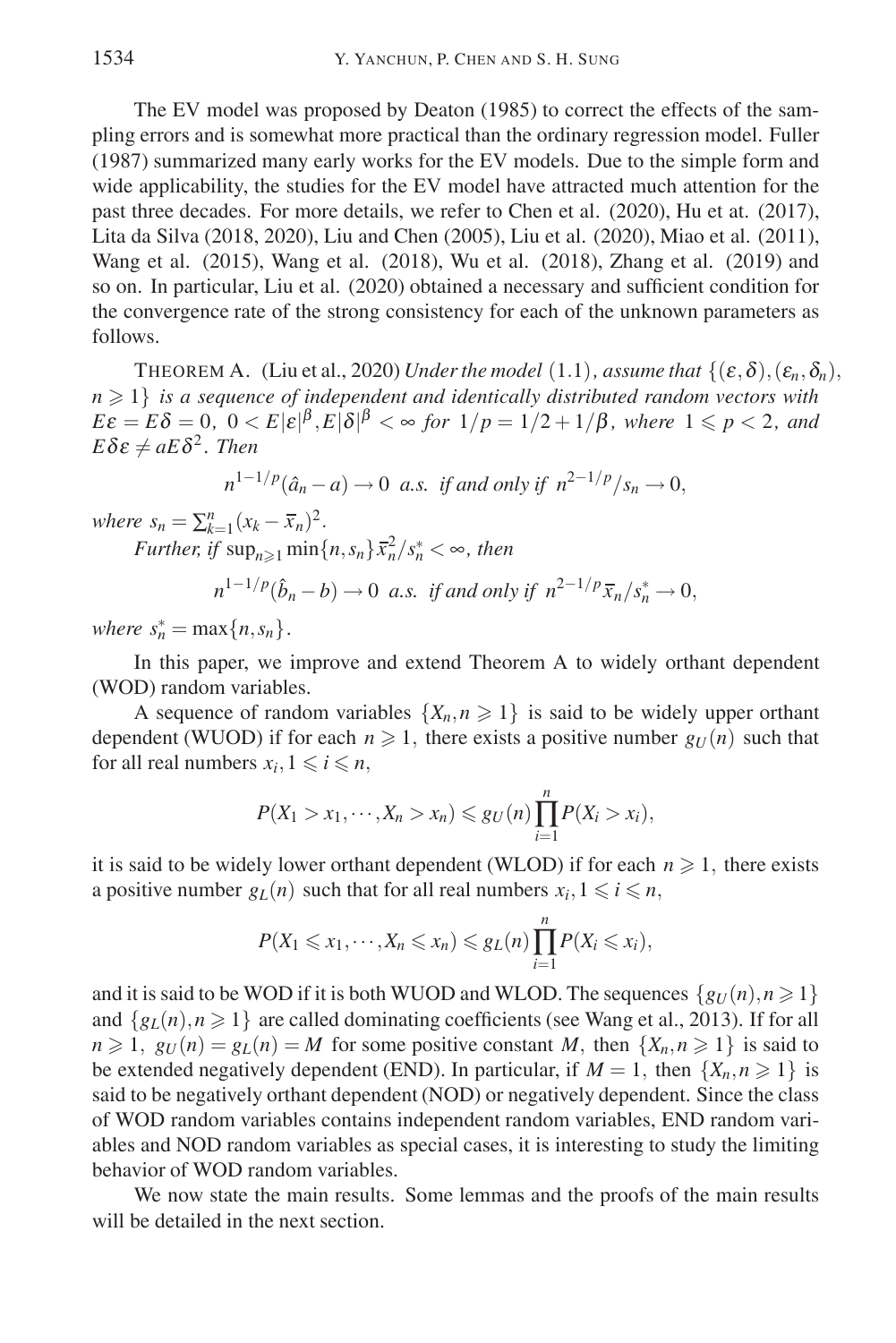THEOREM 1.1. *Under the model* (1.1)*, let*  $\{\varepsilon, \varepsilon_n, n \ge 1\}$  *and*  $\{\delta, \delta_n, n \ge 1\}$  *be two sequences of identically distributed WOD random variables with dominating coefficients*  $g_L(n)$  *and*  $g_U(n)$ *,*  $g'_L(n)$  *and*  $g'_U(n)$  *for*  $n \ge 1$ *, respectively. Suppose that*  $E\varepsilon = E\delta = 0$ ,  $0 < E|\varepsilon|^{2tp/(2t-p)}$ ,  $E|\delta|^{2tp/(2t-p)} < \infty$  for some  $1 < p < 2$  and  $1 \leqslant t <$  $2p/(4-2p)$ , and there exist a positive function  $g(x)$  for  $x \ge 0$  and a nonnegative constant  $0 \leq \tau < \infty$  such that  $g(x) = O(x^{\tau})$  and  $\max\{g_L(n), g_U(n), g'_L(n), g'_U(n)\} \leq g(n)$ *for*  $n \geq 1$ *. Then the following statements hold:* 

(i) If 
$$
n^{2-1/t}/s_n = O(1)
$$
 and  $n^{2-1/p}/s_n \to 0$ , then  
\n
$$
n^{1-1/p}(\hat{a}_n - a) \to 0 \quad a.s.
$$
\n(1.4)

(*ii*) If 
$$
\sup_{n\geq 1} \min\{n, s_n\} n^{1-1/t} \overline{x}_n^2 / s_n^* < \infty
$$
 and  $n^{2-1/p} \overline{x}_n / s_n^* \to 0$ , then  
\n
$$
n^{1-1/p} (\hat{b}_n - b) \to 0 \quad a.s.,
$$
\n(1.5)

*where*  $s_n^* = \max\{n, s_n\}$  *is the same as in Theorem A.* 

REMARK 1.1. In the proof of Theorem 1.1,  $\varepsilon$  and  $\delta$  need finite absolute moments of order greater than 2 (see the proofs of (2.5) and (2.6)). However,  $2tp/(2t - p) = 2$ when  $p = 1$  and  $t = 1$ . If the moment conditions of  $\varepsilon$  and  $\delta$  are strengthened to  $0 < E|\varepsilon|^u, E|\delta|^u < \infty$  for some  $u > 2$ , then Theorem 1.1 is still valid when  $p = 1$  and  $t = 1$ .

REMARK 1.2. Theorem 1.1 improves and extends the sufficiency parts of Theorem A to WOD random variables. When  $t = p$ , Theorem 1.1 (i) corresponds to the sufficiency part of the first result of Theorem A. For each fixed  $1 < p < 2$ , the function  $h(t) := 2tp/(2t - p)$  is strictly decreasing on  $1 \le t < 2p/(4 - 2p)$ , and hence  $h(p) < h(1)$ *.* Since  $h(1) = \beta$ , where  $1/p = 1/2 + 1/\beta$ , the moment conditions of Theorem 1.1 are weaker than those of Theorem A. When  $t = 1$ , Theorem 1.1 (ii) corresponds to the sufficiency part of the second result of Theorem A.

The following theorem is a partial converse of Theorem 1.1.

THEOREM 1.2. *Under the assumptions of Theorem 1.1, further assume that*  $\{\varepsilon, \varepsilon_n\}$ *and*  $\{\delta, \delta_n\}$  *are independent, and*  $aE\delta^2 \neq 0$  *(i.e.,*  $E\delta \epsilon \neq aE\delta^2$ *). Then the following statements hold:*

(i) If 
$$
1 \le t \le p
$$
, then  $n^{1-1/p}(\hat{a}_n - a) \to 0$  a.s. implies  $n^{2-1/p}/s_n \to 0$ .

(ii) If  $\sup_{n\geq 1} \min\{n, s_n\} n^{1-1/t} \overline{x}_n^2 / s_n^* < \infty$ , then  $n^{1-1/p}(\hat{b}_n - b) \to 0$  a.s. implies  $n^{2-1/p} \bar{x}_n / s_n^* \to 0.$ 

REMARK 1.3. If  $1 \le t \le p$ , condition  $n^{2-1/t}/s_n = O(1)$  of Theorem 1.1 (i) follows from  $n^{2-1/p}/s_n \to 0$  (i.e., condition  $n^{2-1/t}/s_n = O(1)$  can be deleted). Hence Theorem 1.2 (i) is the converse of Theorem 1.1 (i) when  $1 \le t \le p$ . Theorem 1.2, of course, requires an additional condition that  $\{\varepsilon_n\}$  and  $\{\delta_n\}$  are independent.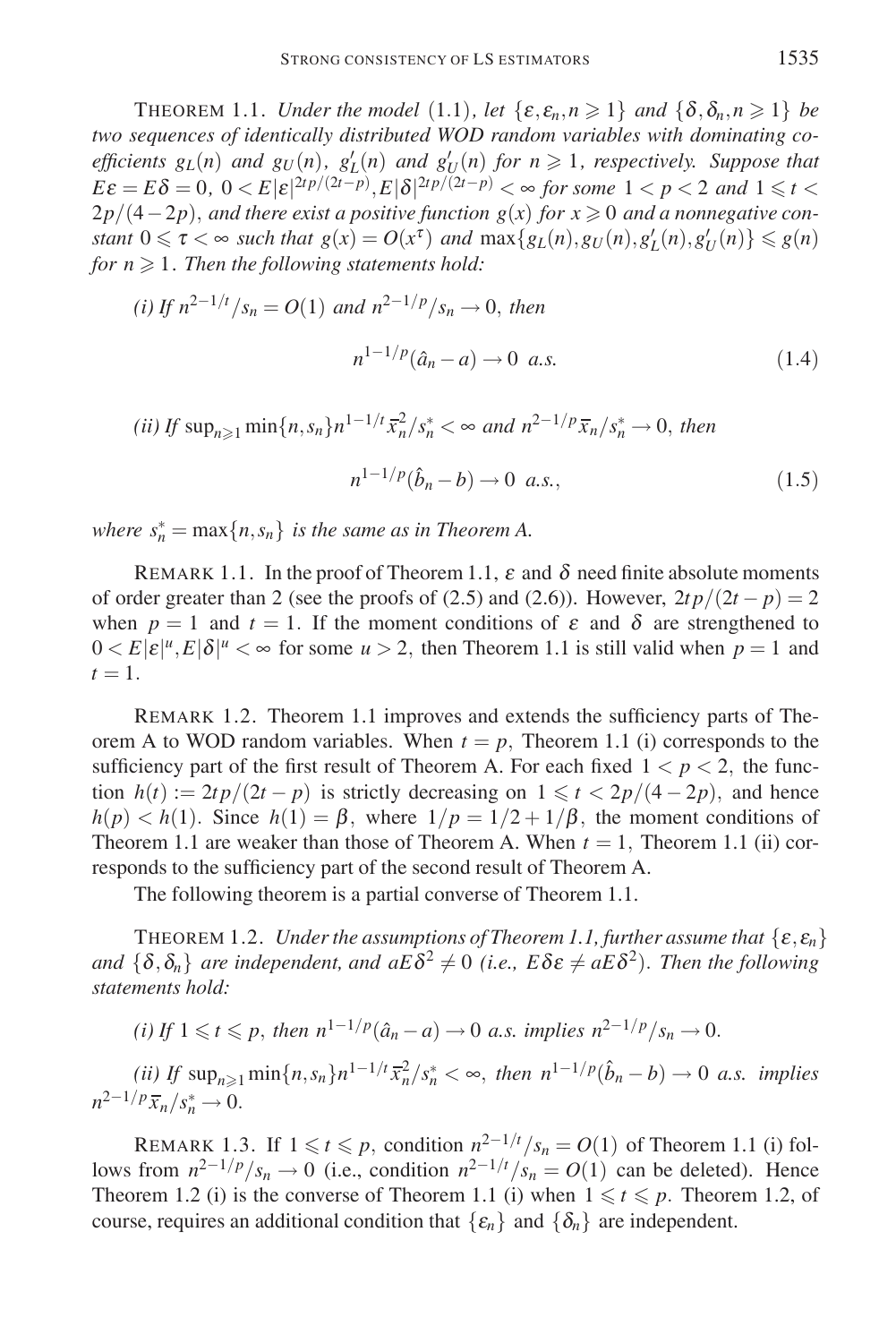## **2. Lemmas and proofs**

To prove the main results, we need the following lemmas. The first one provides a strong law of large numbers for weighted sums of WOD random variables.

LEMMA 2.1. (Yi et al., 2020) Let  $1 \leq p < 2$  and  $\alpha, \beta > 0$  with  $1/p = 1/\alpha + \beta$ 1/β*. Let*  $\{X, X_n, n \geq 1\}$  *be a sequence of identically distributed WOD random variables with dominating coefficients*  $g_L(n)$  *and*  $g_U(n)$  *for*  $n \geq 1$ *. Suppose that there exist a positive function*  $g(x)$  *for*  $x \ge 0$  *and a nonnegative constant*  $0 \le \tau < \infty$  *such that*  $g(x) = O(x^{\tau})$  and  $\max\{g_L(n), g_U(n)\} \le g(n)$  for  $n \ge 1$ . Let  $\{a_{nk}, 1 \le k \le n, n \ge 1\}$  be *an array of constants satisfying*

$$
\sum_{k=1}^n |a_{nk}|^\alpha = O(n).
$$

*If*  $EX = 0$  and  $E|X|^{\beta} < \infty$ , then

$$
n^{-1/p} \sum_{k=1}^n a_{nk} X_k \to 0 \quad a.s.
$$

If all weights  $a_{nk}$  in Lemma 2.1 have the same value, then  $\sum_{k=1}^{n} |a_{nk}|^{\alpha} = O(n)$  for any  $\alpha > 0$ . Hence, the following lemma follows easily from Lemma 2.1.

LEMMA 2.2. Let  $1 \leqslant p < 2$ . Let  $\{X, X_n, n \geqslant 1\}$  be a sequence of identically *distributed WOD random variables with dominating coefficients*  $g_L(n)$  *and*  $g_U(n)$  *for*  $n \geq 1$ *. Suppose that there exist a positive function*  $g(x)$  *for*  $x \geq 0$  *and a nonnegative constant*  $0 \le \tau < \infty$  *such that*  $g(x) = O(x^{\tau})$  *and*  $\max\{g_L(n), g_U(n)\} \le g(n)$  *for*  $n \ge 1$ *.*  $\int$ *If*  $EX = 0$  and  $E|X|^{\beta} < \infty$  for some  $\beta > p$ , then

$$
n^{-1/p} \sum_{k=1}^{n} X_k \to 0 \quad a.s.
$$

REMARK 2.1. Lemma 2.2 can be obtained by Theorem 2.2 of Lita da Silva (2020). In fact, the result of Lita da Silva (2020) improves and generalizes Lemma 2.2.

To prove Theorem 1.2, we need the following lemma.

LEMMA 2.3. Let  $\{X_n, n \geq 1\}$  be a sequence of nonnegative WOD random vari*ables with dominating coefficients*  $g_L(n)$  *and*  $g_U(n)$  *for*  $n \ge 1$ *, and let*  $\{Y_n, n \ge 1\}$  *be a sequence of nonnegative WOD random variables with dominating coefficients*  $g_L'(n)$ *and*  $g'_U(n)$  *for*  $n \ge 1$ *. Assume that*  $\{X_n, n \ge 1\}$  *and*  $\{Y_n, n \ge 1\}$  *are independent. Then*  ${X_nY_n, n \geq 1}$  *is a sequence of WOD random variables with dominating coefficients*  $g_L(n)g'_L(n)$  and  $g_U(n)g'_U(n)$  for  $n \geq 1$ .

*Proof.* The proof is similar to those of Lemma 1 in Chen et al. (2019) and Lemma 2.2 in Lang et al. (2021). For the sake of completeness, we give the proof here.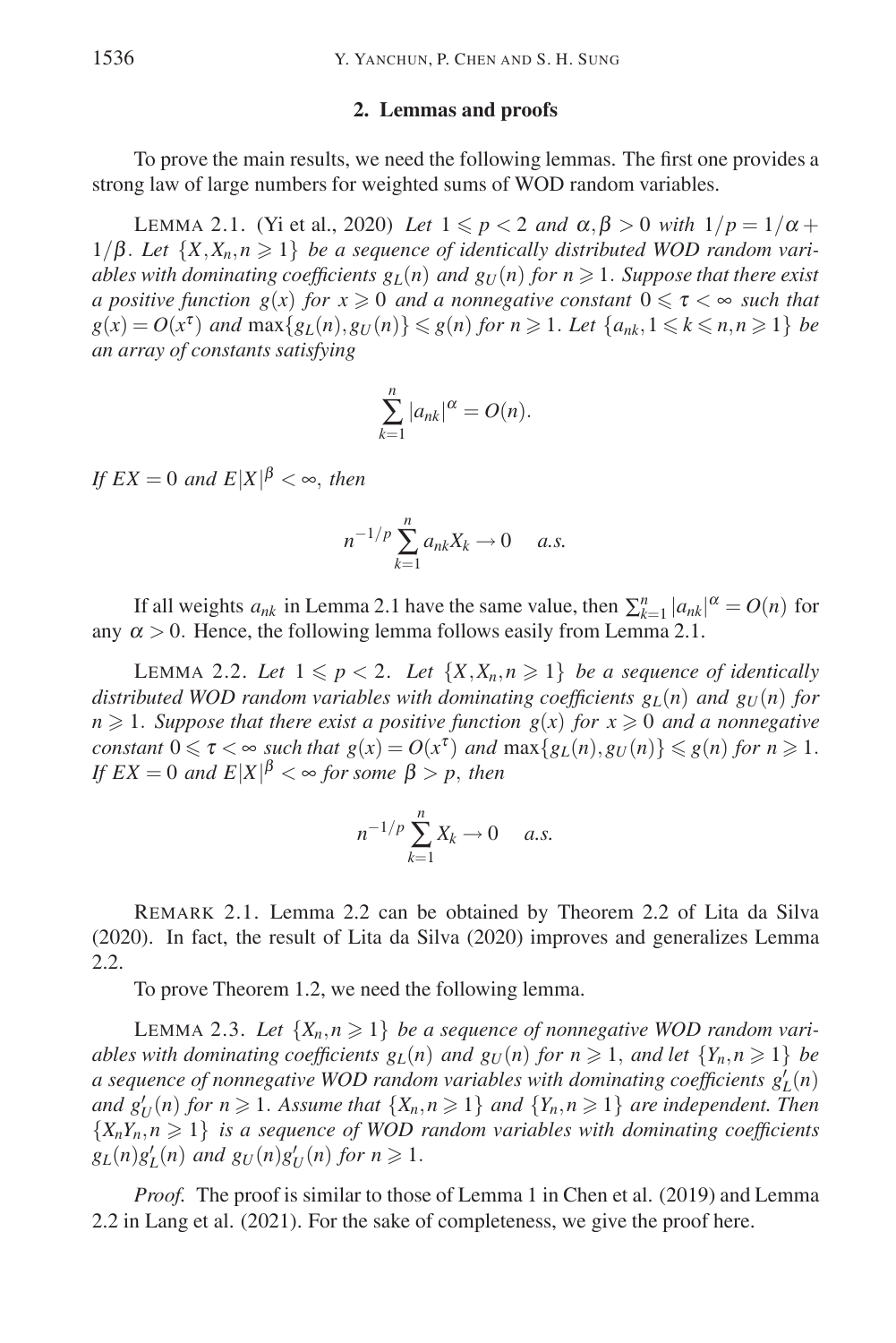If  $z_1, \dots, z_n$  are all nonnegative, we have that

$$
P(X_1Y_1 \leq z_1, \dots, X_nY_n \leq z_n)
$$
  
=  $\int \cdots \int I(x_1y_1 \leq z_1, \dots, x_ny_n \leq z_n) dF_{X_1, \dots, X_n, Y_1, \dots, Y_n}(x_1, \dots, x_n, y_1, \dots, y_n)$   
=  $\int \cdots \int I(x_1y_1 \leq z_1, \dots, x_ny_n \leq z_n) dF_{X_1, \dots, X_n}(x_1, \dots, x_n) dF_{Y_1, \dots, Y_n}(y_1, \dots, y_n)$   
(by independence of  $\{X_n\}$  and  $\{Y_n\}$ )  
=  $\int \cdots \int P(x_1Y_1 \leq z_1, \dots, x_nY_n \leq z_n) dF_{X_1, \dots, X_n}(x_1, \dots, x_n)$   
 $\leq g'_L(n) \int \cdots \int P(x_1Y_1 \leq z_1) \cdots P(x_nY_n \leq z_n) dF_{X_1, \dots, X_n}(x_1, \dots, x_n)$  (by WOD of  $\{Y_n\}$ )  
=  $g'_L(n) E[F_{Y_1}(z_1/X_1) \cdots F_{Y_n}(z_n/X_n)].$ 

Since  $F_{Y_i}(z_i/\cdot)$  is nonincreasing for each  $1 \leq i \leq n$ , we have by Proposition 1.1 of Wang et al. (2013) that  $\{F_{Y_1}(z_1/X_1), \cdots, F_{Y_n}(z_n/X_n)\}\)$  is a sequence of WOD with dominating coefficients  $g_U(i)$  and  $g_L(i)$  for  $1 \leq i \leq n$ , and hence

$$
E\left[F_{Y_1}(z_1/X_1)\cdots F_{Y_n}(z_n/X_n)\right]\leqslant g_L(n)E\left[F_{Y_1}(z_1/X_1)\right]\cdots E\left[F_{Y_n}(z_n/X_n)\right].
$$

On the other hand,

$$
E[F_{Y_1}(z_1/X_1)] \cdots E[F_{Y_n}(z_n/X_n)]
$$
  
=  $\iint I(x_1y_1 \le z_1) dF_{Y_1}(y_1) dF_{X_1}(x_1) \cdots \iint I(x_ny_n \le z_n) dF_{Y_n}(y_n) dF_{X_n}(x_n)$   
=  $\iint I(x_1y_1 \le z_1) dF_{X_1,Y_1}(x_1,y_1) \cdots \iint I(x_ny_n \le z_n) dF_{X_n,Y_n}(x_n,y_n)$   
(by independence of  $\{X_n\}$  and  $\{Y_n\}$ )  
=  $P(X_1Y_1 \le z_1) \cdots P(X_nY_n \le z_n)$ .

It follows that

$$
P(X_1Y_1\leq z_1,\cdots,X_nY_n\leq z_n)\leq g'_L(n)g_L(n)P(X_1Y_1\leq z_1)\cdots P(X_nY_n\leq z_n).
$$

Otherwise, we have that

$$
P(X_1Y_1\leq z_1,\cdots,X_nY_n\leq z_n)=g'_L(n)g_L(n)P(X_1Y_1\leq z_1)\cdots P(X_nY_n\leq z_n)=0.
$$

Similarly, we also have that

$$
P(X_1Y_1 > z_1,\cdots,X_nY_n > z_n) \leqslant g'_U(n)g_U(n)P(X_1Y_1 > z_1)\cdots P(X_nY_n > z_n).
$$

Therefore,  $X_1 Y_1, \dots, X_n Y_n$  are WOD with dominating coefficients  $g'_L(i)g_L(i)$  and  $g'_U(i)g_U(i)$  for  $1 \le i \le n$ .  $\Box$ 

*Proof of Theorem 1.1.* The idea of the proof is similar to that of Liu et al. (2020), but some details should be changed. It is important to observe at the outset that  $\varepsilon$  and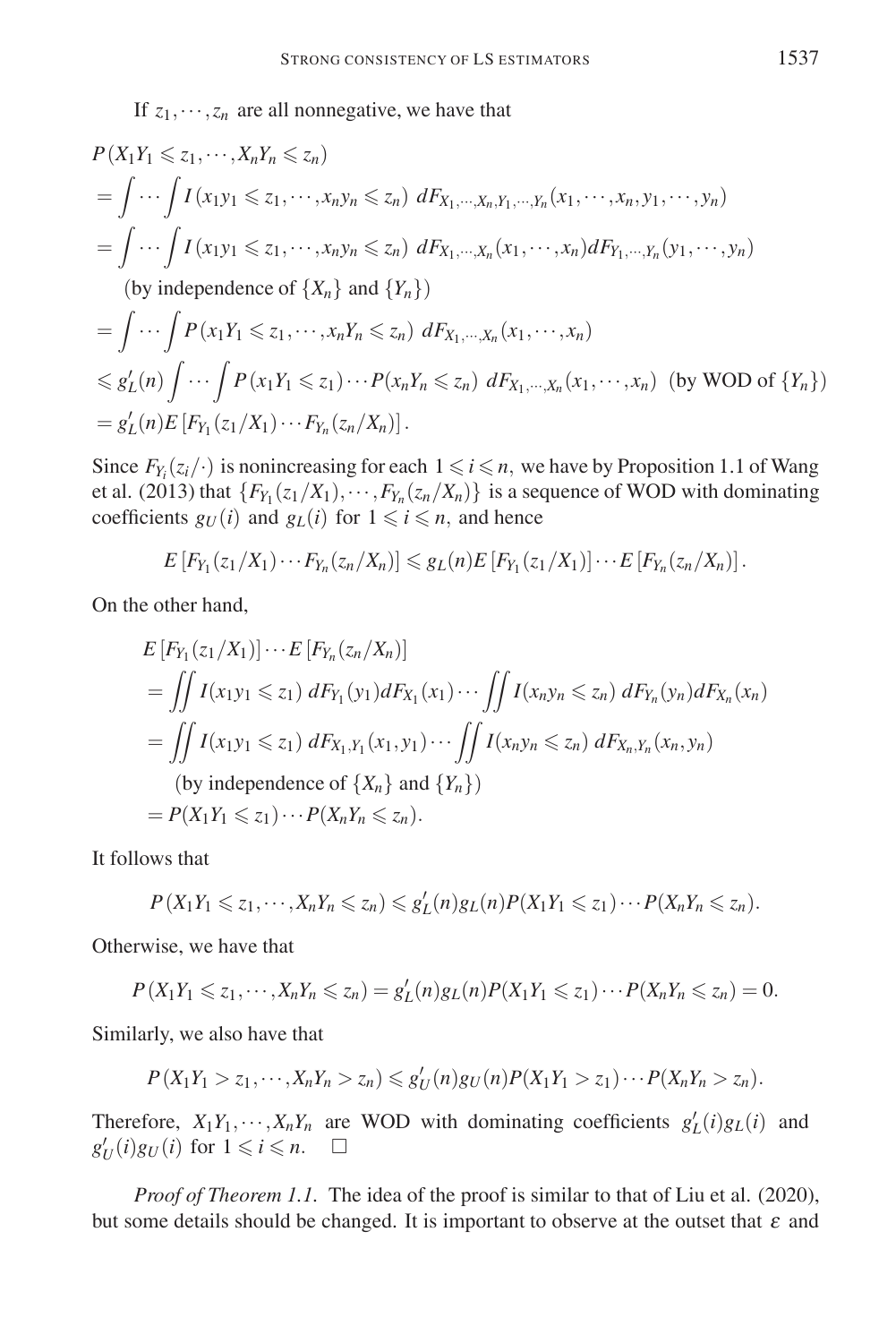δ have finite absolute moments of order greater than 2, since  $2tp/(2t - p) > 2$  when  $1 < p < 2$  and  $1 \leq t < \frac{2p}{4-2p}$ .

(i) Assume that  $n^{2-1/p}/s_n \to 0$  and  $n^{2-1/t}/s_n = O(1)$ . From (1.2), it suffices to prove that

$$
s_n^{-1} \cdot n^{1-1/p} \sum_{k=1}^n (\delta_k - \overline{\delta}_n) \varepsilon_k \to 0 \quad \text{a.s.,}
$$
 (2.1)

$$
s_n^{-1} \cdot n^{1-1/p} \sum_{k=1}^n (x_k - \bar{x}_n)(\varepsilon_k - a\delta_k) \to 0 \text{ a.s.},
$$
 (2.2)

$$
s_n^{-1} \cdot n^{1-1/p} \sum_{k=1}^n (\delta_k - \overline{\delta}_n)^2 \to 0 \text{ a.s.},
$$
 (2.3)

$$
s_n^{-1} \sum_{k=1}^n (\xi_k - \overline{\xi}_n)^2 \to 1 \text{ a.s.}
$$
 (2.4)

By Proposition 1.1 in Wang et al. (2013) or Lemma 2.3 in Chen and Sung (2019),  $\{(\varepsilon_n^+)^2, n \geq 1\}$  is a sequence of WOD random variables with dominating coefficients *g<sub>L</sub>*(*n*) and *g<sub>U</sub>*(*n*) for  $n \ge 1$ , and  $\{(\epsilon_n^{-})^2, n \ge 1\}$  is a sequence of WOD random variables with dominating coefficients  $g_U(n)$  and  $g_L(n)$  for  $n \ge 1$ . Then by Lemma 2.2,

$$
n^{-1}\sum_{k=1}^{n}(\varepsilon_{k}^{+})^{2} \to E(\varepsilon^{+})^{2} \text{ a.s. and } n^{-1}\sum_{k=1}^{n}(\varepsilon_{k}^{-})^{2} \to E(\varepsilon^{-})^{2} \text{ a.s.},
$$

which follow that

$$
n^{-1} \sum_{k=1}^{n} \varepsilon_k^2 = n^{-1} \sum_{k=1}^{n} (\varepsilon_k^+)^2 + n^{-1} \sum_{k=1}^{n} (\varepsilon_k^-)^2 \to E\varepsilon^2 \text{ a.s.}
$$
 (2.5)

Similarly, we have

$$
n^{-1} \sum_{k=1}^{n} \delta_k^2 \to E \delta^2 \text{ a.s.}
$$
 (2.6)

By the Hölder inequality,  $(2.5)$ , and  $(2.6)$ ,

$$
\limsup_{n\to\infty}n^{-1}\left|\sum_{k=1}^n \varepsilon_k \delta_k\right|\leqslant \limsup_{n\to\infty}\left(n^{-1}\sum_{k=1}^n \varepsilon_k^2\right)^{1/2}\left(n^{-1}\sum_{k=1}^n \delta_k^2\right)^{1/2}=\sqrt{E\varepsilon^2E\delta^2} \text{ a.s.,}
$$

which, together with the facts that  $\bar{\varepsilon}_n \to 0$  a.s. and  $\bar{\delta}_n \to 0$  a.s. from Lemma 2.2, implies that

$$
s_n^{-1} \cdot n^{1-1/p} \sum_{k=1}^n (\delta_k - \overline{\delta}_n) \varepsilon_k = \frac{n^{2-1/p}}{s_n} \cdot \left( \frac{1}{n} \sum_{k=1}^n \varepsilon_k \delta_k - \overline{\varepsilon}_n \overline{\delta}_n \right) \to 0 \text{ a.s.},
$$

i.e., (2.1) holds.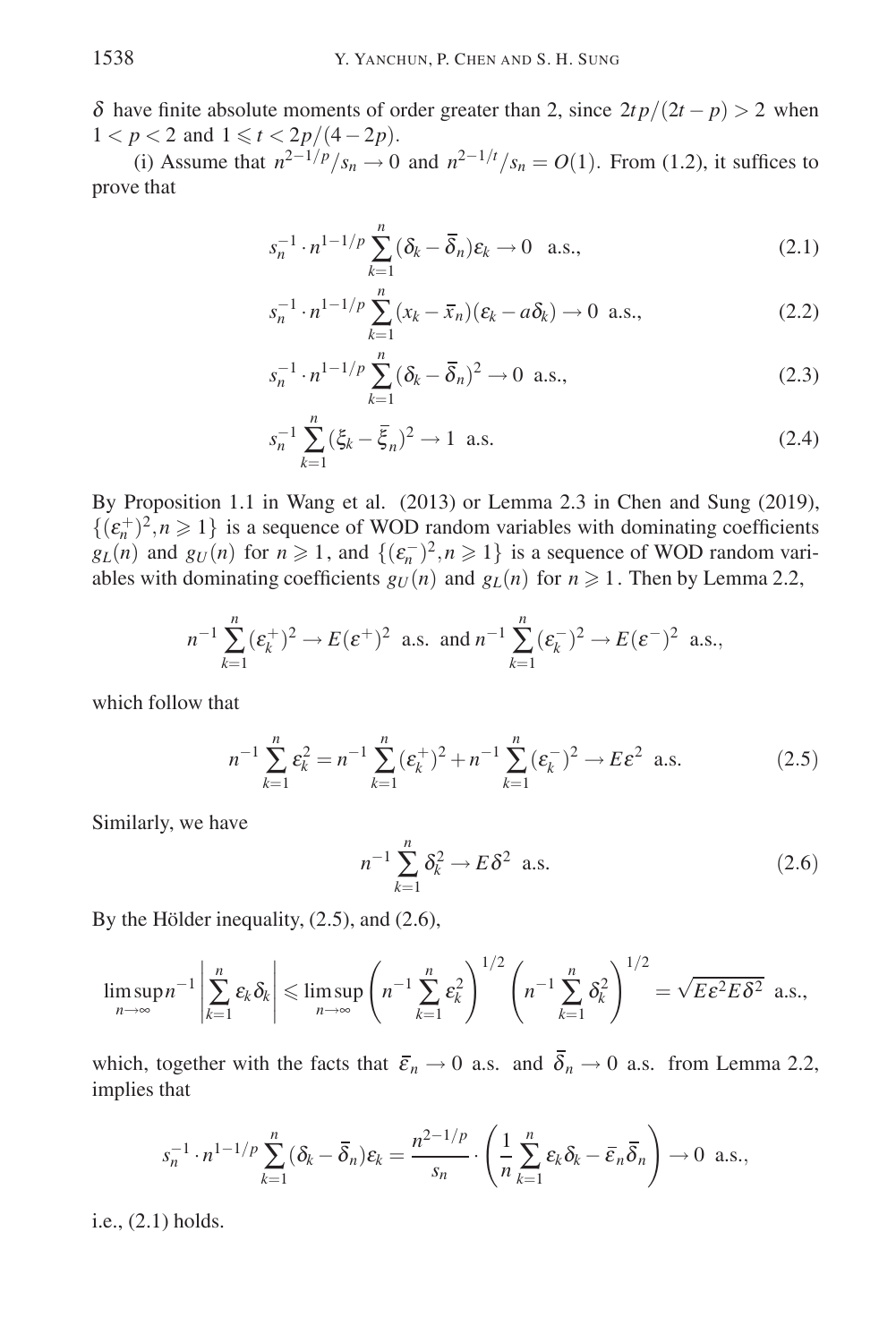By (2.6) and  $\overline{\delta}_n \rightarrow 0$  a.s.,

$$
s_n^{-1} \cdot n^{1-1/p} \sum_{k=1}^n (\delta_k - \overline{\delta}_n)^2 = \frac{n^{2-1/p}}{s_n} \cdot \left( \frac{1}{n} \sum_{k=1}^n \delta_k^2 - \overline{\delta}_n^2 \right) \to 0 \cdot (E\delta^2 - 0) = 0 \text{ a.s.},
$$

i.e., (2.3) holds.

Set  $a_{nk} = n(x_k - \bar{x}_n)/s_n$  for  $n \ge 1$  and  $1 \le k \le n$ . Then

$$
\sup_{n\geq 1} n^{-1} \sum_{k=1}^n |a_{nk}|^{2t} = \sup_{n\geq 1} \frac{n^{2t-1} \sum_{k=1}^n |x_k - \overline{x}_n|^{2t}}{s_n^{2t}} \leq \sup_{n\geq 1} \frac{n^{2t-1} s_n^t}{s_n^{2t}} = \left(\sup_{n\geq 1} \frac{n^{2-1/t}}{s_n}\right)^t < \infty.
$$

Therefore by Lemma 2.1 with  $\alpha = 2t$  and  $\beta = 2tp/(2t - p)$ ,

$$
s_n^{-1} \cdot n^{1-1/p} \sum_{k=1}^n (x_k - \bar{x}_n) \varepsilon_k = n^{-1/p} \sum_{k=1}^n a_{nk} \varepsilon_k \to 0 \text{ a.s.}
$$
 (2.7)

and

$$
s_n^{-1} \cdot n^{1-1/p} \sum_{k=1}^n (x_k - \bar{x}_n) \delta_k = n^{-1/p} \sum_{k=1}^n a_{nk} \delta_k \to 0 \text{ a.s.}
$$
 (2.8)

Then (2.2) holds from (2.7) and (2.8).

Noting that

$$
s_n^{-1} \sum_{k=1}^n (\xi_k - \overline{\xi}_n)^2 = 1 + 2s_n^{-1} \sum_{k=1}^n (x_k - \overline{x}_n) \delta_k + s_n^{-1} \sum_{k=1}^n (\delta_k - \overline{\delta}_n)^2,
$$

(2.4) holds by (2.3) and (2.8). Hence the proof of (i) is completed.

(ii) By Lemma 2.2,

$$
n^{1-1/p}\bar{\varepsilon}_n \to 0
$$
 a.s. and  $n^{1-1/p}\bar{\delta}_n \to 0$  a.s.

Hence, to prove  $(1.5)$ , it suffices by  $(1.3)$  to show that

$$
\limsup_{n \to \infty} |\hat{a}_n - a| < \infty \quad \text{a.s.} \tag{2.9}
$$

and

$$
n^{1-1/p} \cdot \overline{x}_n(\hat{a}_n - a) \to 0 \quad \text{a.s.} \tag{2.10}
$$

It is clear that

$$
\frac{1}{s_n^*} \sum_{k=1}^n (\xi_k - \overline{\xi}_n)^2 = \frac{s_n}{s_n^*} + \frac{2}{s_n^*} \sum_{k=1}^n (x_k - \overline{x}_n) \delta_k + \frac{1}{s_n^*} \sum_{k=1}^n (\delta_k - \overline{\delta}_n)^2.
$$
 (2.11)

Observing that

$$
\sup_{n\geq 1} \frac{1}{n} \sum_{k=1}^n (n(x_k - \overline{x}_n)/s_n^*)^2 = \sup_{n\geq 1} \frac{ns_n}{(s_n^*)^2} \leq 1,
$$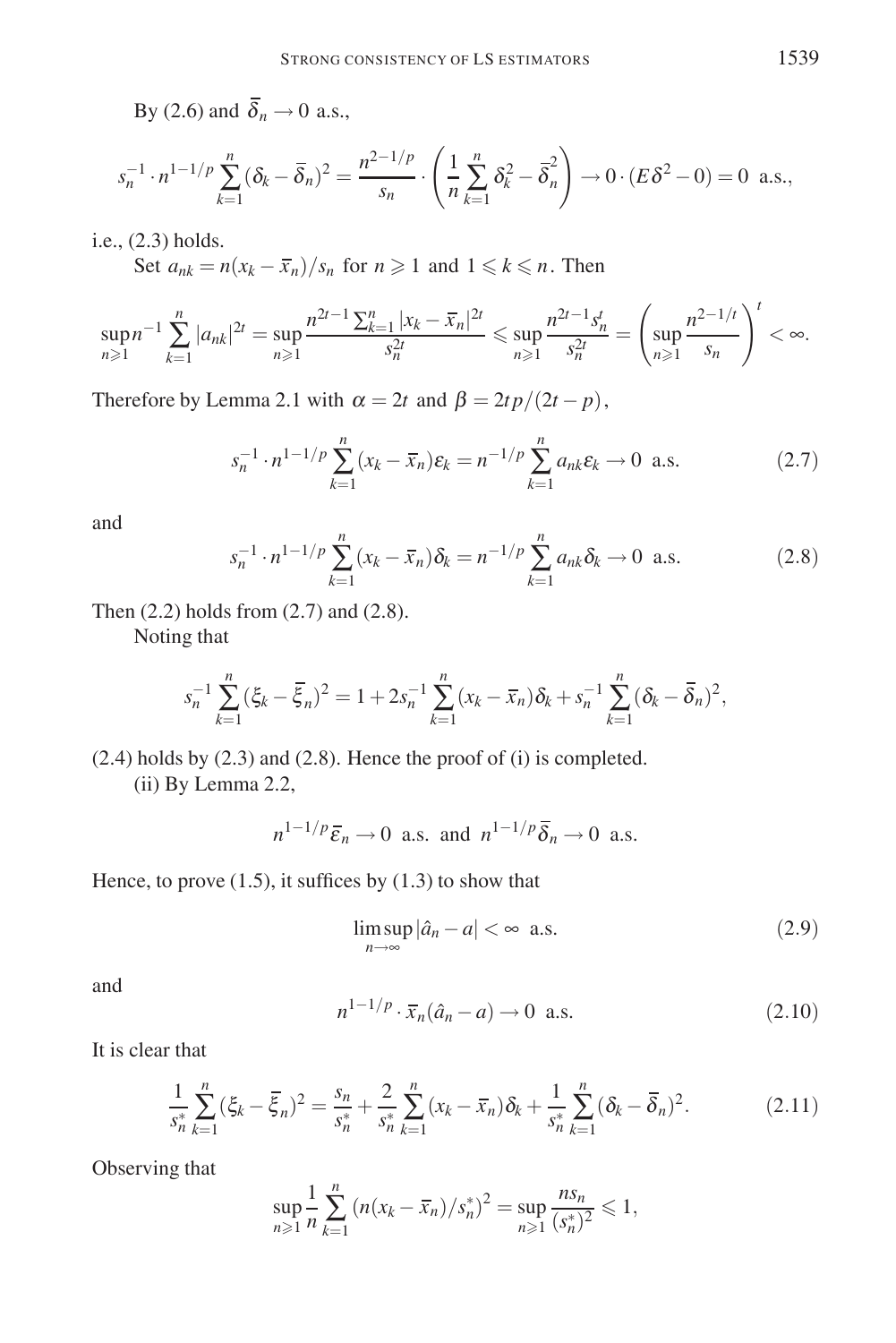we have by Lemma 2.1 with  $p = 1$  and  $\alpha = \beta = 2$  that

$$
\frac{1}{s_n^*} \sum_{k=1}^n (x_k - \bar{x}_n) \delta_k = \frac{1}{n} \sum_{k=1}^n [n(x_k - \bar{x}_n)/s_n^*] \delta_k \to 0 \text{ a.s.}
$$
 (2.12)

By (2.6) and Lemma 2.2,

$$
\frac{1}{n}\sum_{k=1}^{n}(\delta_k-\overline{\delta}_n)^2=\frac{1}{n}\sum_{k=1}^{n}\delta_k^2-\overline{\delta}_n^2\to E\delta^2 \text{ a.s.},
$$
\n(2.13)

which, together with the definition of  $s_n^*$ , implies that

$$
\min\{1, E\delta^2\} \leq \liminf_{n \to \infty} \left(\frac{s_n}{s_n^*} + \frac{1}{s_n^*} \sum_{k=1}^n (\delta_k - \overline{\delta}_n)^2\right)
$$
  

$$
\leq \limsup_{n \to \infty} \left(\frac{s_n}{s_n^*} + \frac{1}{s_n^*} \sum_{k=1}^n (\delta_k - \overline{\delta}_n)^2\right) \leq 1 + E\delta^2 \text{ a.s.}
$$
 (2.14)

It follows by (2.11), (2.12), and (2.14) that

$$
\min\{1, E\delta^2\} \leq \liminf_{n \to \infty} \frac{1}{s_n^*} \sum_{k=1}^n (\xi_k - \overline{\xi}_n)^2 \leq \limsup_{n \to \infty} \frac{1}{s_n^*} \sum_{k=1}^n (\xi_k - \overline{\xi}_n)^2 \leq 1 + E\delta^2 \text{ a.s.}
$$
\n(2.15)

By the Hölder inequality,  $(2.5)$ ,  $(2.6)$ , and Lemma 2.2,

$$
\limsup_{n \to \infty} \left| \frac{1}{n} \sum_{k=1}^{n} (\delta_k - \overline{\delta}_n) \varepsilon_k \right| \le \limsup_{n \to \infty} \left( \sqrt{\frac{1}{n} \sum_{k=1}^{n} \delta_k^2 \cdot \frac{1}{n} \sum_{k=1}^{n} \varepsilon_k^2} + |\overline{\delta}_n \overline{\varepsilon}_n| \right) \right|
$$
\n
$$
= \sqrt{E \varepsilon^2 E \delta^2} \text{ a.s.}, \qquad (2.16)
$$

and hence

$$
\limsup_{n\to\infty}\left|\frac{1}{s_n^*}\sum_{k=1}^n(\delta_k-\overline{\delta}_n)\varepsilon_k\right|=\limsup_{n\to\infty}\left|\frac{n}{s_n^*}\cdot\frac{1}{n}\sum_{k=1}^n(\delta_k-\overline{\delta}_n)\varepsilon_k\right|\leqslant\sqrt{E\varepsilon^2E\delta^2}\quad\text{a.s.}\quad(2.17)
$$

By the same argument as (2.12),

$$
\frac{1}{s_n^*} \sum_{k=1}^n (x_k - \overline{x}_n)(\varepsilon_k - a\delta_k) \to 0 \text{ a.s.}
$$
 (2.18)

Therefore, we have by (1.2), (2.13), (2.15), (2.17), and (2.18) that

$$
\limsup_{n\to\infty}|\hat{a}_n-a|\leqslant \frac{\sqrt{E\epsilon^2E\delta^2}+|a|E\delta^2}{\min\{1,E\delta^2\}}\ \text{a.s.},
$$

since

$$
\limsup_{n\to\infty}\frac{1}{s_n^*}\sum_{k=1}^n(\delta_k-\overline{\delta}_n)^2\leqslant \lim_{n\to\infty}\frac{1}{n}\sum_{k=1}^n(\delta_k-\overline{\delta}_n)^2=E\delta^2
$$
 a.s.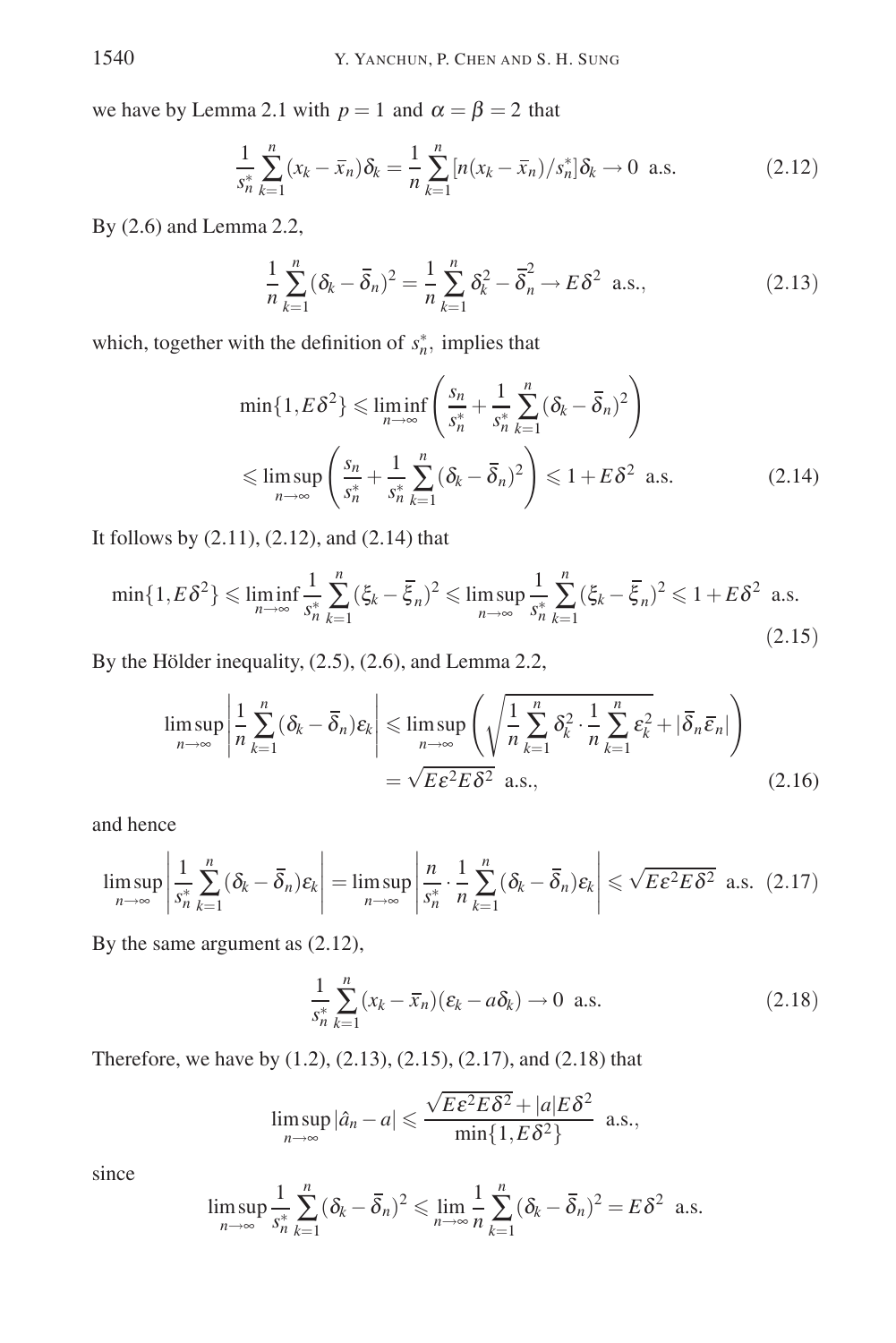Hence (2.9) holds.

By (2.16) and (2.6),

$$
n^{1-1/p} \cdot \frac{\overline{x}_n}{s_n^*} \sum_{k=1}^n (\delta_k - \overline{\delta}_n) \varepsilon_k = \frac{n^{2-1/p} \overline{x}_n}{s_n^*} \cdot \frac{1}{n} \sum_{k=1}^n (\delta_k - \overline{\delta}_n) \varepsilon_k \to 0 \text{ a.s.}
$$
 (2.19)

and

$$
n^{1-1/p} \cdot \frac{\overline{x}_n}{s_n^*} \sum_{k=1}^n (\delta_k - \overline{\delta}_n)^2 = \frac{n^{2-1/p} \overline{x}_n}{s_n^*} \cdot \frac{1}{n} \sum_{k=1}^n (\delta_k - \overline{\delta}_n)^2 \to 0 \text{ a.s.}
$$
 (2.20)

Noting that

$$
\sup_{n\geqslant 1} \frac{1}{n} \sum_{k=1}^n \left| \frac{n\overline{x}_n(x_k - \overline{x}_n)}{s_n^*} \right|^{2t} = \sup_{n\geqslant 1} \frac{n^{2t-1}|\overline{x}_n|^{2t} \sum_{k=1}^n |x_k - \overline{x}_n|^{2t}}{s_n^{*2t}}
$$
  
\$\leqslant \sup\_{n\geqslant 1} \frac{n^{2t-1}|\overline{x}\_n|^{2t} s\_n^t}{s\_n^{\*2t}} = \left(\sup\_{n\geqslant 1} \min\{n, s\_n\} n^{1-1/t} \overline{x}\_n^2 / s\_n^\*\right)^t < \infty\$,

we have by Lemma 2.1 with  $\alpha = 2t$  and  $\beta = 2tp/(2t - p)$  that

$$
n^{1-1/p} \cdot \frac{\overline{x}_n}{s_n^*} \sum_{k=1}^n (x_k - \overline{x}_n)(\varepsilon_k - a\delta_k) = \frac{1}{n^{1/p}} \sum_{k=1}^n \frac{n\overline{x}_n(x_k - \overline{x}_n)}{s_n^*}(\varepsilon_k - a\delta_k) \to 0 \text{ a.s. (2.21)}
$$

Then  $(2.10)$  follows from  $(1.2)$ ,  $(2.15)$ , and  $(2.19)$ – $(2.21)$ . The proof of (ii) is completed.  $\square$ 

*Proof of Theorem 1.2.* We first show that

$$
\frac{1}{n}\sum_{k=1}^{n}\varepsilon_{k}\delta_{k}\to 0 \quad \text{a.s.} \tag{2.22}
$$

We can rewrite  $n^{-1} \sum_{k=1}^{n} \varepsilon_k \delta_k$  as

$$
\frac{1}{n}\sum_{k=1}^n \varepsilon_k \delta_k = \frac{1}{n}\sum_{k=1}^n (\varepsilon_k^+ \delta_k^+ - \varepsilon_k^+ \delta_k^- - \varepsilon_k^- \delta_k^+ + \varepsilon_k^- \delta_k^-).
$$

By Proposition 1.1 in Wang et al. (2013) or Lemma 2.3 in Chen and Sung (2019),  $\{\varepsilon_n^+, n \ge 1\}$  and  $\{\delta_n^+, n \ge 1\}$  are sequences of WOD random variables with dominating coefficients  $g_L(n)$  and  $g_U(n)$ ,  $g'_L(n)$  and  $g'_U(n)$  for  $n \ge 1$ , respectively. It follows by Lemma 2.3 that  $\{\varepsilon_n^+ \delta_n^+, n \geq 1\}$  is still a sequence of WOD random variables with dominating coefficients  $g_L(n)g'_L(n)$  and  $g_U(n)g'_U(n)$ . Then by Lemma 2.2,

$$
\frac{1}{n}\sum_{k=1}^n \varepsilon_k^+ \delta_k^+ \to E\varepsilon^+ \delta^+ \quad a.s.
$$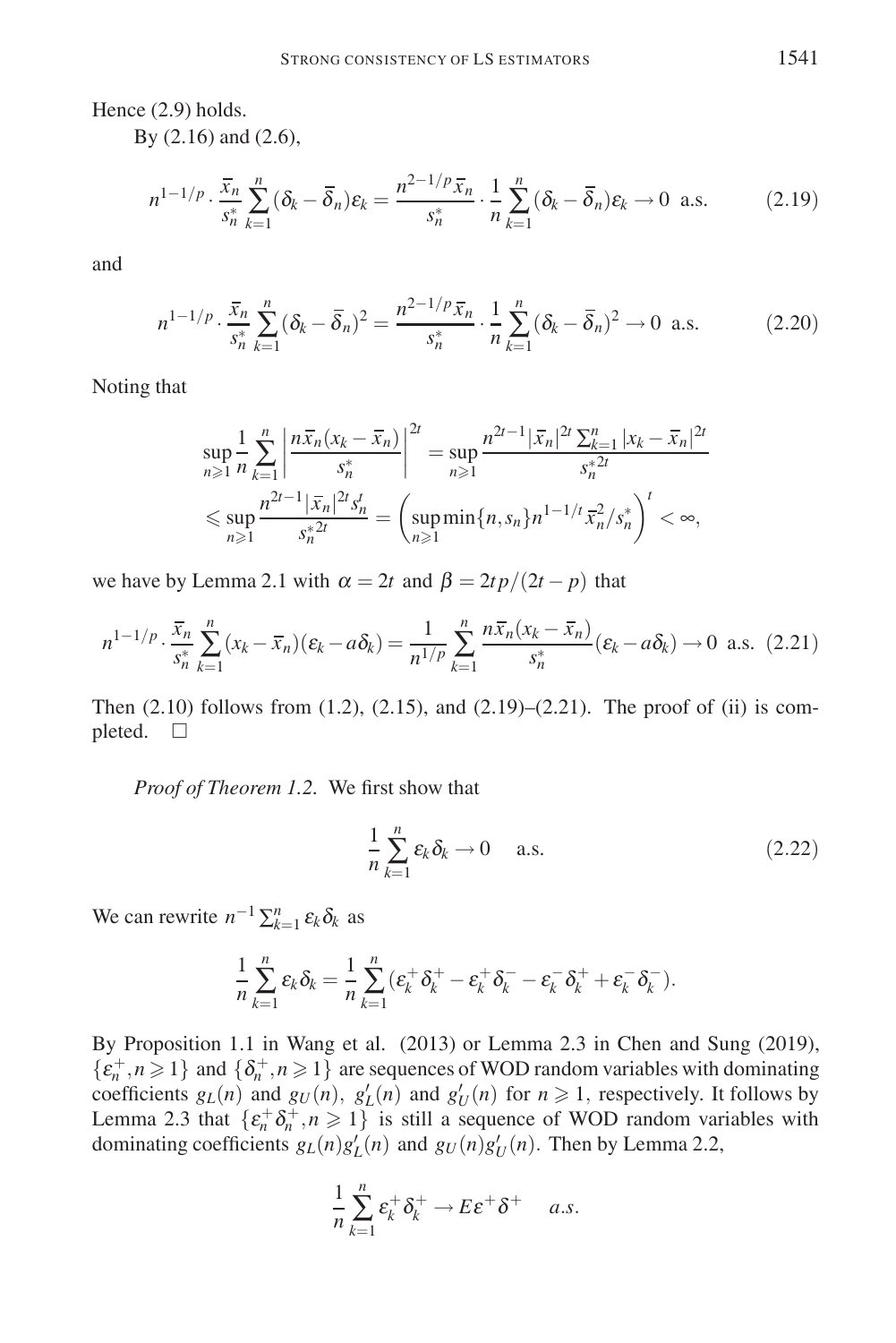Similarly,  $n^{-1} \sum_{k=1}^n \varepsilon_k^+ \delta_k^- \to E \varepsilon^+ \delta^-$  a.s.,  $n^{-1} \sum_{k=1}^n \varepsilon_k^- \delta_k^+ \to E \varepsilon^- \delta^+$  a.s., and  $n^{-1} \sum_{k=1}^{n} \varepsilon_k^- \delta_k^- \rightarrow E \varepsilon^- \delta_-^{\sim}$  a.s. Hence, 1 *n n* ∑ *k*=1  $\epsilon_k \delta_k \to E \epsilon^+ \delta^+ - E \epsilon^+ \delta^- - E \epsilon^- \delta^+ + E \epsilon^- \delta^- = E \epsilon \delta = E \epsilon \cdot E \delta = 0,$ 

i.e., (2.22) holds.

(i) Suppose that  $n^{2-1/p}/s_n$  does not converge to 0. Taking a subsequence when necessary, we may assume that  $n^{2-1/p}/s_n \to c \in (0, \infty]$ .

Noting that

$$
\sup_{n\geq 1} \frac{1}{n} \sum_{k=1}^n \left| \frac{n^{1/(2t)} (x_k - \overline{x}_n)}{s_n^{1/2}} \right|^{2t} = \sup_{n\geq 1} \frac{\sum_{k=1}^n |x_k - \overline{x}_n|^{2t}}{s_n^t} \leq 1,
$$

we have by Lemma 2.1 with  $\alpha = 2t$  and  $\beta = 2tp/(2t - p)$  that

$$
\frac{n^{-1/p+1/(2t)}}{s_n^{1/2}}\sum_{k=1}^n(x_k-\overline{x}_n)(\varepsilon_k-a\delta_k)=\frac{1}{n^{1/p}}\sum_{k=1}^n\frac{n^{1/(2t)}(x_k-\overline{x}_n)}{s_n^{1/2}}(\varepsilon_k-a\delta_k)\to 0 \text{ a.s.}
$$

From the proof of Theorem 1.1,  $\bar{\varepsilon}_n \to 0$  a.s.,  $\bar{\delta}_n \to 0$  a.s., and  $n^{-1} \sum_{k=1}^n \delta_k^2 \to E \delta^2$  a.s. Then we obtain by (2.22),  $1 \leq t \leq p$ , and  $n^{2-1/p}/s_n \to c \in (0, \infty]$  that

$$
n^{-1} \left\{ \sum_{k=1}^{n} (\delta_k - \overline{\delta}_n) \varepsilon_k + \sum_{k=1}^{n} (x_k - \overline{x}_n) (\varepsilon_k - a \delta_k) - a \sum_{k=1}^{n} (\delta_k - \overline{\delta}_n)^2 \right\}
$$
  
=  $n^{-1} \sum_{k=1}^{n} \delta_k \varepsilon_k - \overline{\delta}_n \overline{\varepsilon}_n + \frac{1}{n^{1/(2t) - 1/(2p)}} \cdot \frac{s_n^{1/2}}{n^{1 - 1/(2p)}} \cdot \frac{n^{-1/p + 1/(2t)}}{s_n^{1/2}} \sum_{k=1}^{n} (x_k - \overline{x}_n) (\varepsilon_k - a \delta_k)$   

$$
- an^{-1} \sum_{k=1}^{n} \delta_k^2 + a \overline{\delta}_n^2
$$
  

$$
\rightarrow -aE \delta^2 \text{ a.s.}
$$
 (2.23)

and

$$
n^{-2+1/p} \sum_{k=1}^{n} (\xi_k - \overline{\xi}_n)^2
$$
  
=  $n^{-2+1/p} \left\{ s_n + 2 \sum_{k=1}^{n} (x_k - \overline{x}_n) \delta_k + \sum_{k=1}^{n} (\delta_k - \overline{\delta}_n)^2 \right\}$   
=  $n^{-2+1/p} s_n + 2n^{-1+1/p} \cdot n^{-1} \sum_{k=1}^{n} (x_k - \overline{x}_n) \delta_k + n^{-1+1/p} \cdot n^{-1} \sum_{k=1}^{n} \delta_k^2 - n^{-1+1/p} \overline{\delta}_n^2$   
 $\rightarrow \begin{cases} c^{-1} \text{ a.s.} & \text{if } 0 < c < \infty, \\ 0 \text{ a.s.} & \text{if } c = \infty, \end{cases}$  (2.24)

since  $n^{-1} \sum_{k=1}^{n} (x_k - \overline{x}_n) \delta_k \to 0$  a.s. by the same argument as (2.23).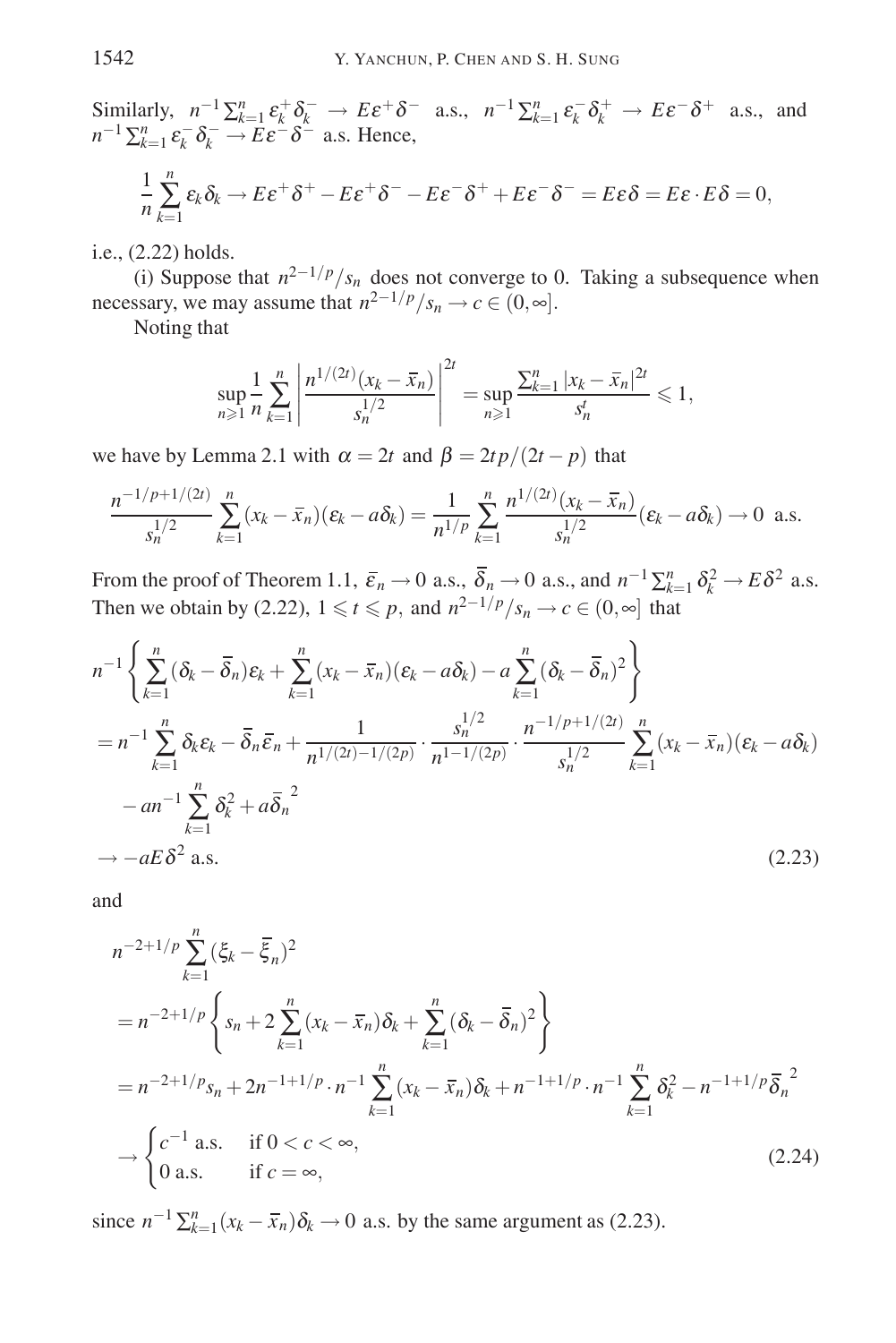Therefore, we have by  $(1.2)$ ,  $(2.23)$ , and  $(2.24)$  that

$$
n^{1-1/p}(\hat{a}_n - a) \to \begin{cases} -caE\,\delta^2 \text{ a.s.} & \text{if } 0 < c < \infty, \\ -\infty \text{ a.s.} & \text{if } c = \infty, \ a > 0, \\ \infty \text{ a.s.} & \text{if } c = \infty, \ a < 0, \end{cases}
$$

which contradicts that  $n^{1-1/p}(\hat{a}_n - a) \rightarrow 0$  a.s.

(ii) We prove that  $n^{1-1/p}(\hat{b}_n - b) \to 0$  a.s. if and only if  $n^{2-1/p}\bar{x}_n/s_n^* \to 0$ , under condition  $\sup_{n\geq 1} \min\{n, s_n\} n^{1-1/t} \overline{x}_n^2 / s_n^* < \infty$ . From the proof of Theorem 1.1 (ii), lim  $\sup_{n\to\infty}|\hat{a}_n-a| < \infty$  a.s.,  $n^{1-1/p}\bar{\varepsilon}_n \to 0$  a.s., and  $n^{1-1/p}\bar{\delta}_n \to 0$  a.s. It follows by (1.3) that

$$
n^{1-1/p}(\hat{b}_n - b) \to 0 \text{ a.s.} \quad \Longleftrightarrow \quad n^{1-1/p} \overline{x}_n(\hat{a}_n - a) \to 0 \text{ a.s.} \tag{2.25}
$$

By (1.2), (2.15), and (2.21),

$$
n^{1-1/p}\bar{x}_n(\hat{a}_n - a) \to 0 \text{ a.s.}
$$
  
\n
$$
\iff n^{1-1/p}\frac{\bar{x}_n}{s_n^*} \left\{ \sum_{k=1}^n (\delta_k - \bar{\delta}_n)\epsilon_k + \sum_{k=1}^n (x_k - \bar{x}_n)(\epsilon_k - a\delta_k) - a\sum_{k=1}^n (\delta_k - \bar{\delta}_n)^2 \right\} \to 0 \text{ a.s.}
$$
  
\n
$$
\iff n^{1-1/p}\frac{\bar{x}_n}{s_n^*} \left\{ \sum_{k=1}^n (\delta_k - \bar{\delta}_n)\epsilon_k - a\sum_{k=1}^n (\delta_k - \bar{\delta}_n)^2 \right\} \to 0 \text{ a.s.}
$$
 (2.26)

We have by (2.22), together with  $\bar{\varepsilon}_n \to 0$  a.s.,  $\bar{\delta}_n \to 0$  a.s., and  $n^{-1} \sum_{k=1}^n \delta_k^2 \to E \delta^2$ a.s., that

$$
n^{-1}\left\{\sum_{k=1}^n(\delta_k-\overline{\delta}_n)\varepsilon_k-a\sum_{k=1}^n(\delta_k-\overline{\delta}_n)^2\right\}\to -aE\delta^2\text{ a.s.}
$$

Hence,

$$
n^{1-1/p} \frac{\overline{x}_n}{s_n^*} \left\{ \sum_{k=1}^n (\delta_k - \overline{\delta}_n) \varepsilon_k - a \sum_{k=1}^n (\delta_k - \overline{\delta}_n)^2 \right\} \to 0 \text{ a.s.}
$$
  

$$
\iff n^{2-1/p} \overline{x}_n / s_n^* \to 0.
$$
 (2.27)

Combining  $(2.25)$ – $(2.27)$ , we obtain the result.  $\Box$ 

*Acknowledgements.* The authors would like to thank the referee for careful reading of the manuscript and valuable suggestions which helped in improving an earlier version of this paper. The research of Soo Hak Sung is supported by the National Research Foundation of Korea (NRF) grant funded by the Korea government (MSIT) (No. 2020R1F1A1A01050160).